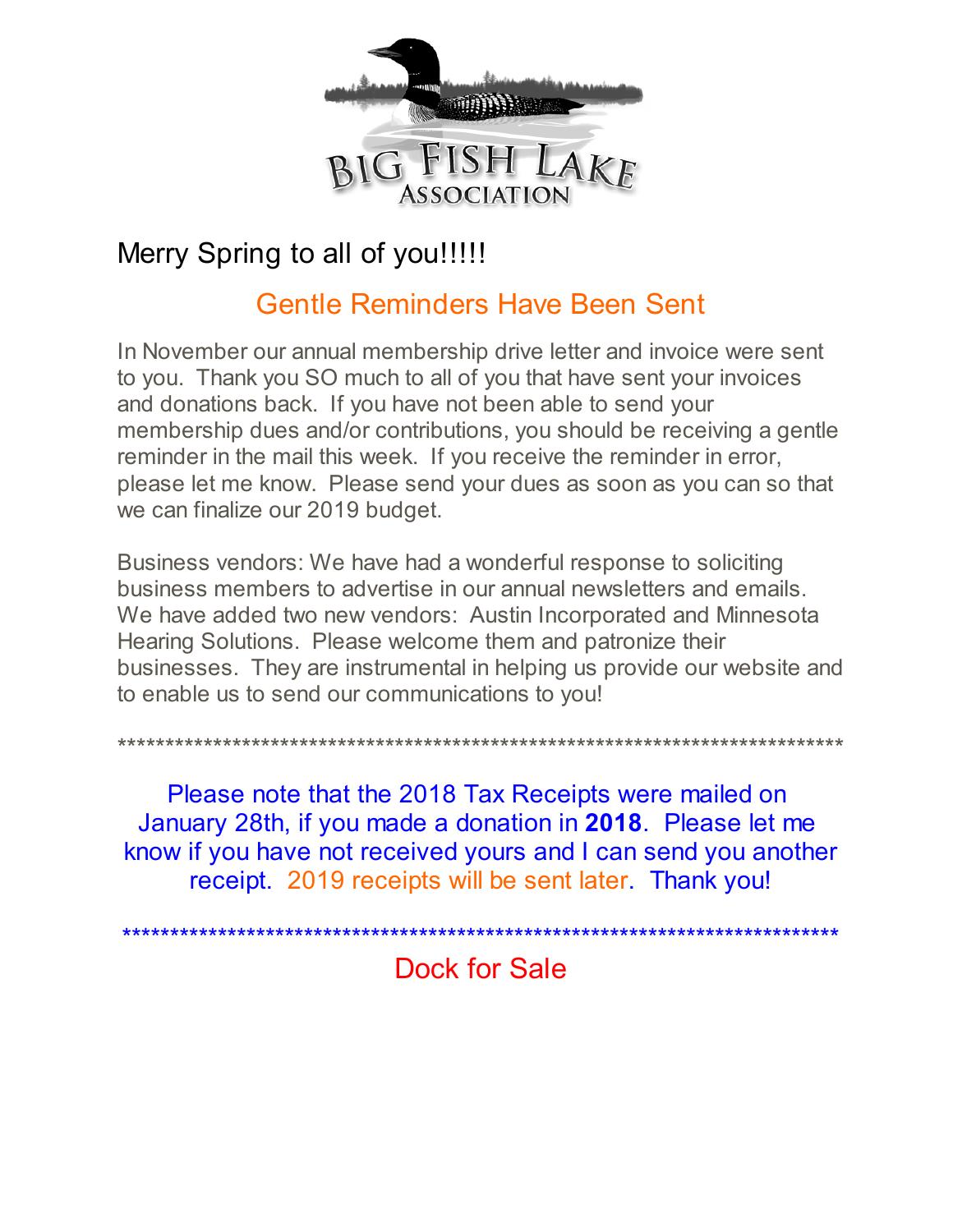



## 32 foot Steel Roll In Dock with an 'L' Shape

**Decking is in Good Shape** 

Located on the SW side of **Big Fish Lake** 

\$750 or Best Offer

Call: 320-293-5018



**Attention Big Fish Lake Members:** 

**Big Fish Lake Association Annual Meeting** is scheduled for June 22, 2019 (later then usual) at the Collegeville Township Hall starting at 8:30 AM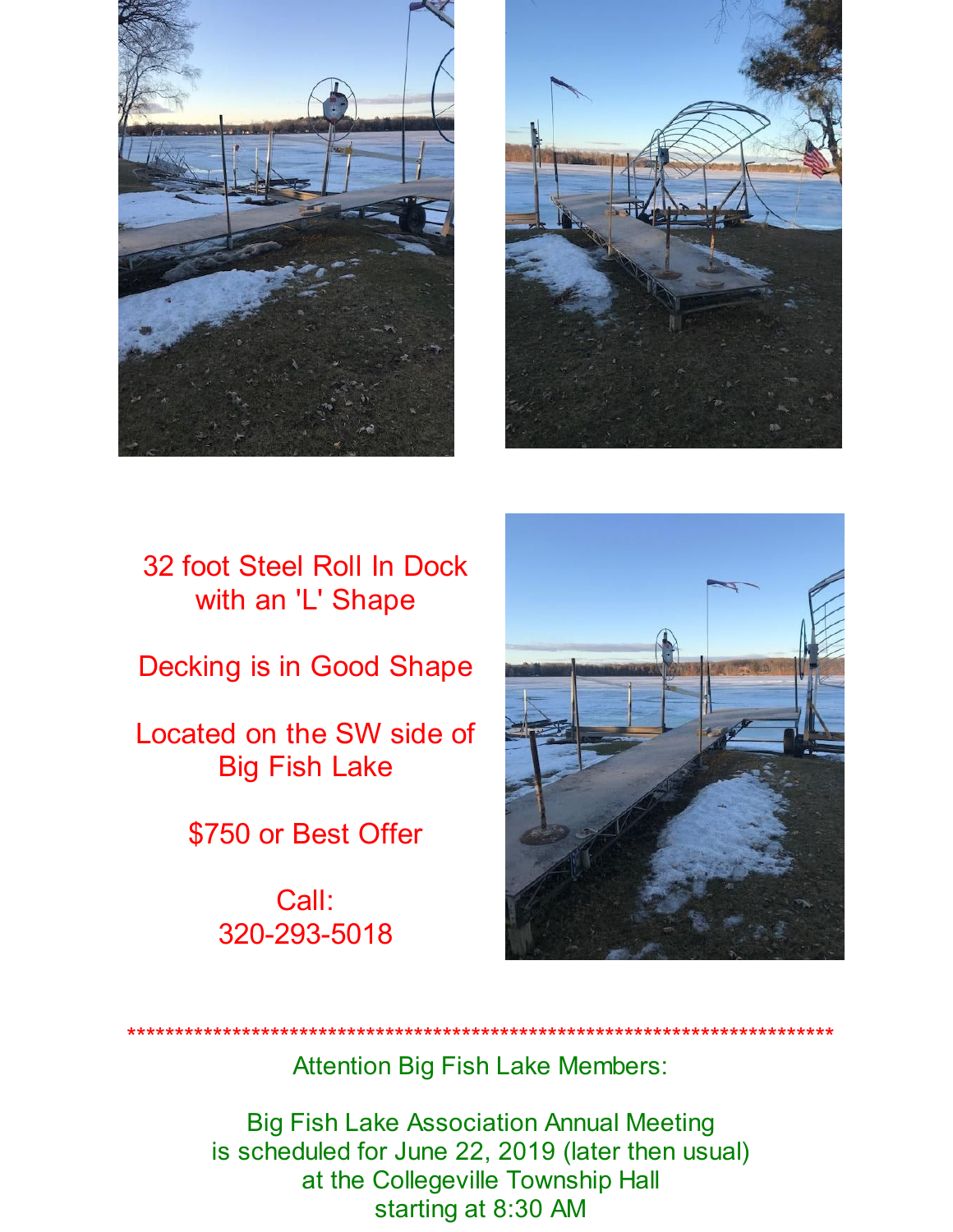Come meet the Stearns County Sheriff Steve Soyka and see what Law Enforcement wants to do for us!

Election of Officers

We have openings for those that would be interested in serving on our BFLA Board. Nina Steil is stepping down and Allen Schmitz is willing to step aside for a new member if you're interested. It is for a two-year term and we meet about once a month

in the fall and winter. Please contact me if you're interested. Thank you!

BFLA is having a Capital Campaign Drive to help us detect, monitor and deal with AIS. A wonderful 5 minute video and details will be presented.

Also, learn about Aquatic Invasive Species; how to spot them and how to report them. Get hands on experience to learn about Zebra Mussels, Starry Stonewort, Eurasion Milfoil and others. Watch your shore for us so that detection is done sooner than later! Keep in mind that property values are known to go down around 15% due to AIS! Let's all help to keep our clean!

\*\*\*\*\*\*\*\*\*\*\*\*\*\*\*\*\*\*\*\*\*\*\*\*\*\*\*\*\*\*\*\*\*\*\*\*\*\*\*\*\*\*\*\*\*\*\*\*\*\*\*\*\*\*\*\*\*\*\*\*\*\*\*\*\*\*\*\*\*\*\*\*\*\*\*

Enjoy the warmer weather and the rebirth of all things beautiful!

Gratefully,

Kit Ferber President 320-249-4800

## **Kraemer Trucking & Excavating, Inc. ~ Gold Member**

P.O. Box 434, Cold Spring, MN  $320 - 685 - 3024 \sim$  office

**Please patronize our advertisers. They help pay for our emails!**

**In Tune Marine** 18942 Co Rd 83 Richmond, MN 56368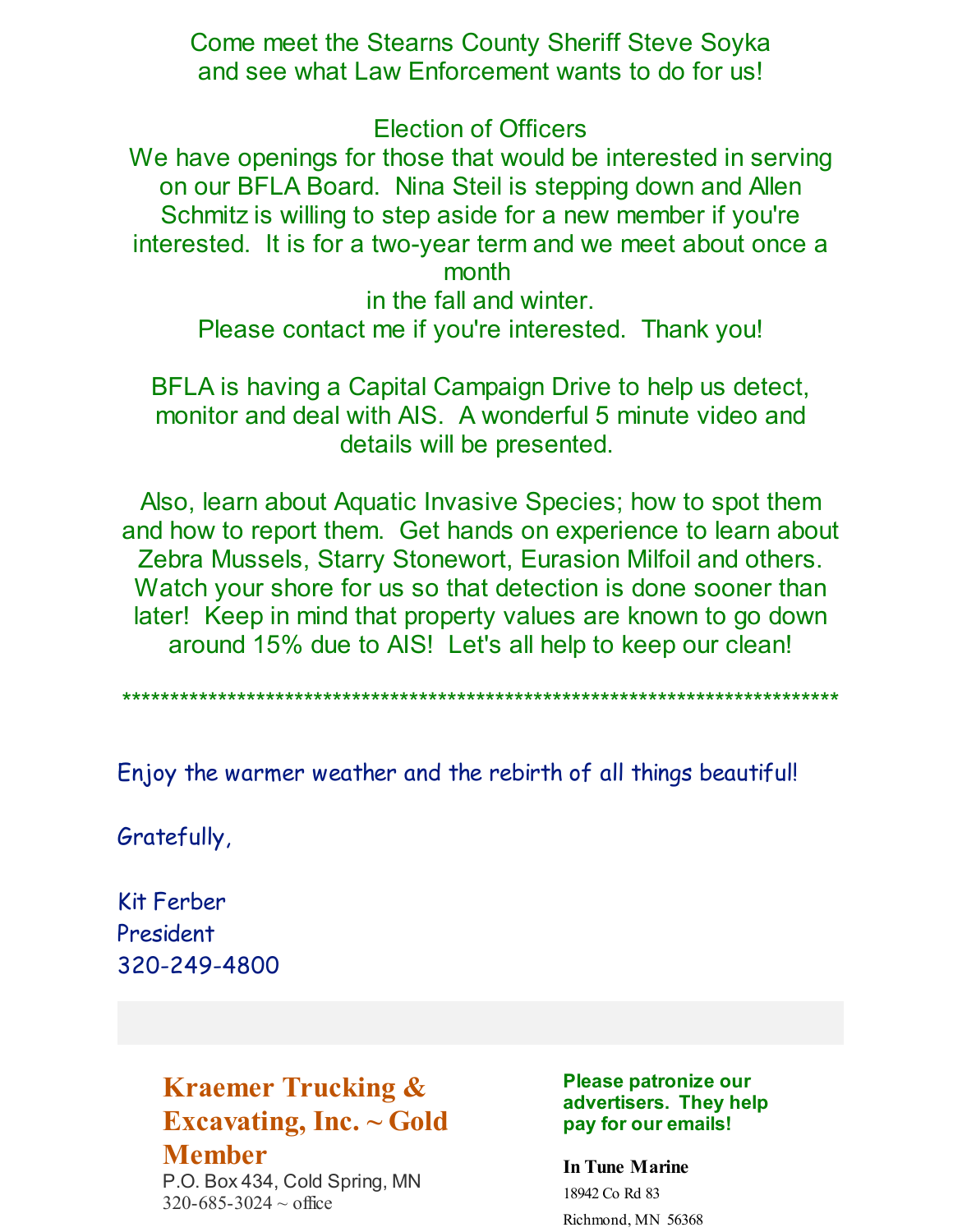$320 - 250 - 1384 \sim$  cell [www.kraemer-inc.com](http://www.kraemer-inc.com) or jeffk@kraemer-inc.com Specializing in all types of Commercial and Residential DEALERSHIP Excavating and Septic Systems. Including Delivery of Black Dirt, Washed Sand, Rock and Rip Rap.

### **Hirschfeld Real Estate, Josh Hirschfeld, Silver Member** 27867 County Road 50, Cold Spring 320-493-1269 [www.joshhirschfeld.com](http://www.joshhirschfeld.com) Residential and Commercial Real

Estate Services

## **Ferdinand F. Peters, Attorney at Law, Bronze Member**

842 Raymond Ave., Suite 200 St. Paul, MN 55114 651-647-6250 [ferdpeters@ferdlaw.com](mailto:ferdpeters@ferdlaw.com) [www.ferdlaw.com](http://www.ferdlaw.com)

A fullservice law firm dedicated to providing a wide range of legal representation, with special emphasis on  $320-558-4445 \sim$  office representing entrepreneurs in creating legal entities, and in real estate law, estate planning and family cabin ownership law, and litigation in state and federal courts.

### **The Green Team, Rhonda Green, Bronze Member**

308 - 5th Ave., Ste. #200, Cold Spring 320-250-4648 rhondagreen@edinarealty.com Professional Real Estate Team who works with qualified professionals in the industry to assist you with 320-685-7020-h all your home buying and selling needs.

#### **State Bank of Cold Spring**

401 Main Street, Cold Spring 320-685-8655

[www.statebankcoldspring.com](http://www.statebankcoldspring.com)

Your Full Service Independent Home-Owned Bank, Member FDIC

#### **West Central Sanitation**

4089 Abbott Drive, Willmar 1-800-246-7630 website@wcsanitation.com Available for garbage removal, recycling or roll-offs for construction debris. We're doing our part by donating a container at the Big Fish Lake Access. "GOOD Neighbors You've Come to Trust"

#### **Minnesota Hearing Solutions**

308 - 5th Ave. S., Suite 220

320-685-3410

## [www.InTuneMarine.com](http://www.intunemarine.com) FULL SERVICE MARINE

Indoor/Outdoor Storage,

Winterization, Pick up and Delivery,

Trailer Rentals, Inboard/Outboard

Service, I/O and Sterndrive

Service, Custom Rigging and More

#### **Kraemer Heating & Air Conditioning ~ Josh Kraemer**

21034 Fruitwood Road, Richmond 320-597-7272 [www.kraemerrefrigeration.com](http://www.kraemerrefrigeration.com) Heating  $&$  air conditioning installs  $&$ service.

#### **JK Landscape Construction**

19512 Hubble Road, Clearwater, MN 55320 320-980-2710 ~ cell [www.jklandscape.com](http://www.jklandscape.com) jerry@jklandscape.com Our teamof professionals will help your property look exquisite with our proven, state-of-the-art landscaping service. Call about homes we've done on Big Fish Lake recently.

#### **Kurt's Lawn Service, Inc.**

Kurt Krebs, owner 16987 Jennifer Drive, Cold Spring. 320-249-0130-mor Big Fish Lake Resident We do Spring & Fall clean ups, weekly mowing & trimming, sidewalk & driveway edging & shrub trimming. Serving your needs since 1989. Licensed & insured.

#### **Cold Spring Agency, Inc.**

401 Main Street, Cold Spring 320-685-8655 Agent/Manager: Jamie Thomes [www.statebankcoldspring.com](http://www.statebankcoldspring.com) CallJamie for all your insurance needs. Conveniently located at the State Bank of Cold Spring on the

### **Austin Incorporated**

corner of Red River and Main..

36058 Hwy 238 Albany, MN 56307